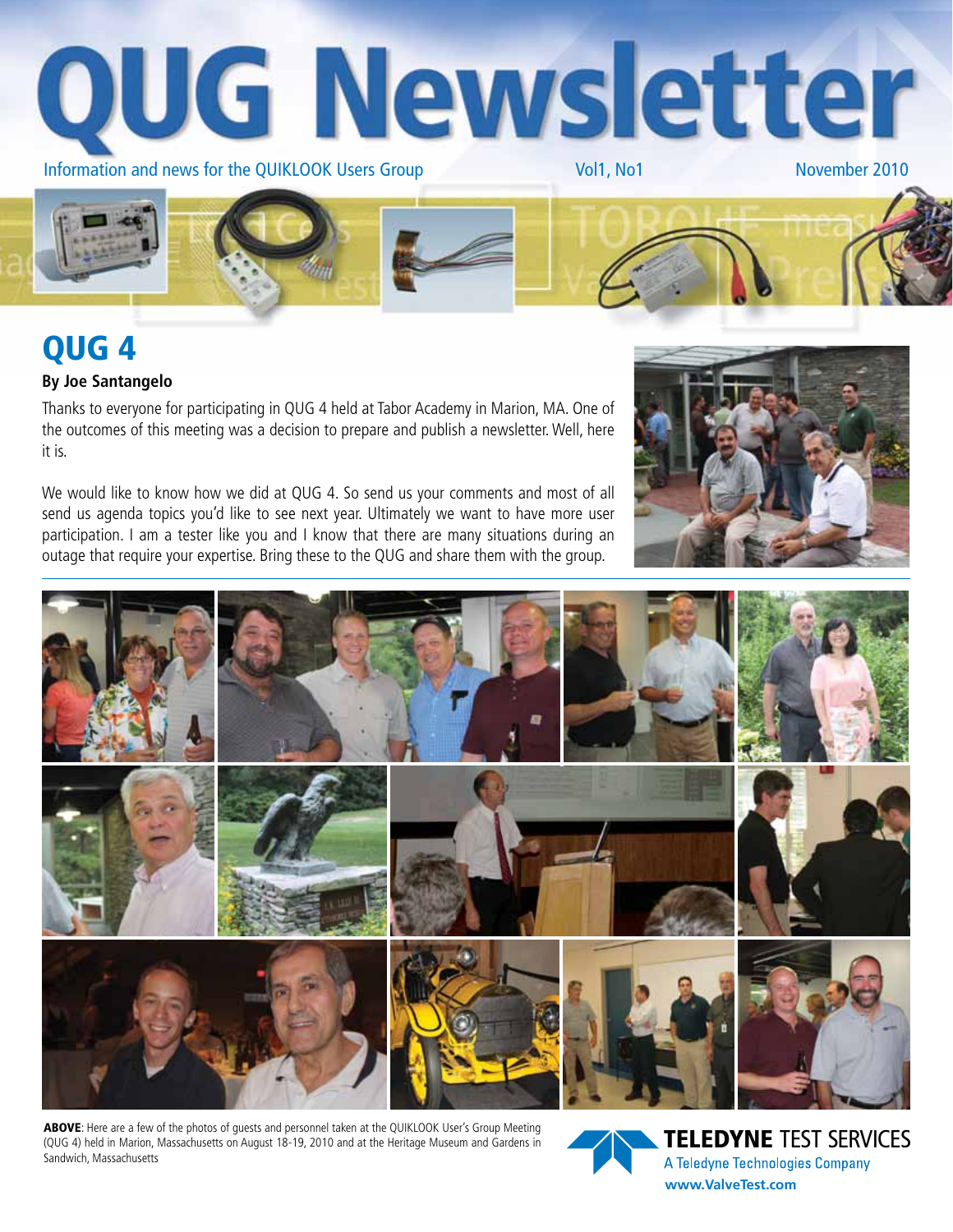# What's New in QUIKLOOK II Software, Version 2010.227

**By Eric Solla**

### **Acquisition**

After Start is clicked the control signal is set to the initial value, then a second prompt appears to click to continue once valve is in position. (AOV)

During tests, instead of showing text boxes above the plots show channel values similar to monitor screen. Includes test time, elapsed time & time remaining in bigger font to read from a distance. (AOV)

## **Configuration**

Custom Wave Form Library (AOV) Calculate String Pot Sensitivity for rotary valves (AOV/MOV) Add System Data Form with M&TE field (AOV/MOV)

## Replay

Overlay tests from different directories (AOV/MOV) Change lines to dots or triangles (AOV/MOV) Change line weights and color on trace by trace basis. (AOV/MOV) Multiple Monitors – Ensure that popup windows occur on same monitor (AOV/MOV) Trend Friction and other calculated channels (AOV)

### **Analysis**

Export To Excel (AOV) Variable Moment Arm (AOV) Variable Actuator Area (AOV)

### QUIKLOOK Reports

Added the ability to display a company logo beside Teledyne logo on all reports

### QUIKLOOK Reports

#### **QLReportAOV**

- Added Transducer Report
- Added Overall Report
- Added Positioner Report
- Added Mechanical Properties Report
- Added Drop Test Report
- Added Calibration Report
- Added Configuration Report

#### **QLReportTrend** (New Report) (AOV/MOV)

• Added to QUIKLOOK the ability to extract multiple test data from tests selected for trending from Test Listing or Replay

#### **QLReportAP1000** (Under development)

- Westinghouse Specification
- Valve Companies
- Weir
- Velan
- Flowserve
- Chinese Plants
- New USA Plants

## Quarterly Tip:

Moving a marker – Zoom into a window of less than 0.5 seconds that contains your marker. Move the mouse over the marker line until the little hand appears. Click on the line and hold the mouse button down. Drag the marker to its new location and let go of the mouse. It's that simple.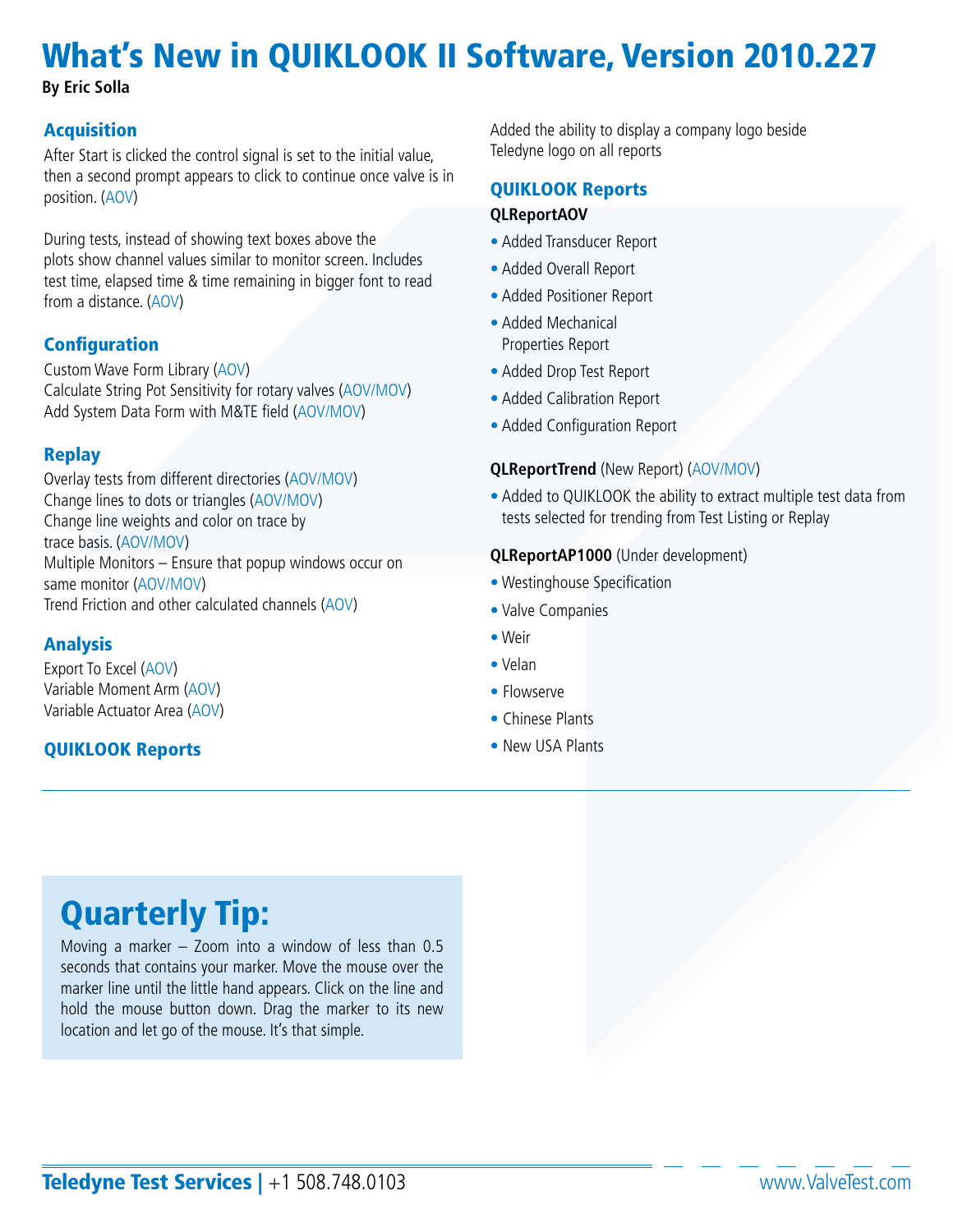## From The Help Desk:

**Problem:** I just installed QUIKLOOK on Windows Vista and the help file does not work.

**Explanation:** From the first version of QUIKLOOK for Windows, QUIKLOOK has always used the WinHlp32 help format. This format is now being phased out by Microsoft. Microsoft stopped including WinHlp32 in the Windows release starting with Windows Vista and Windows Server 2008. In addition starting with the release of Windows Vista and Windows Server 2008, third-party software developers are no longer authorized to redistribute WinHlp32.exe with their programs.

Starting with QUIKLOOK version 2010.227 the help file format has been upgraded and is fully supported by all versions of Windows.

Solution: For QUIKLOOK Versions prior to 2010.227 go to Microsoft's website at (http://support.microsoft.com/kb/917607) for a full explanation and links for downloading and installing WinHlp32.

## Now What?

#### **by Joe Santangelo**

Repeat after me: "The diagnostic trace is always correct, but something IS wrong. What is it?"

**Hint:** This is a 4" Anchor Darling Flex Wedge gate vale with a pressure seal bonnet.

What is causing this trace anomaly? Please email your guesses carefully worked out answers to dthrall@teledyne.com. We will print the names of those responding with the correct answer in the next issue of the Teledyne Test Services QUG newsletter.



# Teledyne QUIKLOOK II/II+ Model Change

| Model                      | 160026                                                                            | <b>160026V</b>                                                              |
|----------------------------|-----------------------------------------------------------------------------------|-----------------------------------------------------------------------------|
| <b>QL Software Version</b> | <b>Any Version</b>                                                                | 2010.96 or Later                                                            |
| <b>CalQLII Version</b>     | <b>Any Version</b>                                                                | 2010 or Later                                                               |
| <b>AOV Capable</b>         | <b>Needs Modification</b>                                                         | No Mods Required                                                            |
| <b>Excitation Voltage</b>  | 5 Volt                                                                            | 10 volt                                                                     |
| Strain Gauge Ranges        | 2.5, 5.0, 10.0 mv/v                                                               | $2.0, 4.0, 8.0$ mv/v                                                        |
| <b>Voltage Ranges</b>      | 12.5mv, 25mv, 50mv,<br>100mv, 125mv,<br>250mv, 500mv, 1v,<br>1.25v, 2.5v, 5v, 10v | 20mv, 40mv, 80mv,<br>160mv, 320mv,<br>640mv, 1.28v, 2.56v,<br>5.12v, 10.24v |